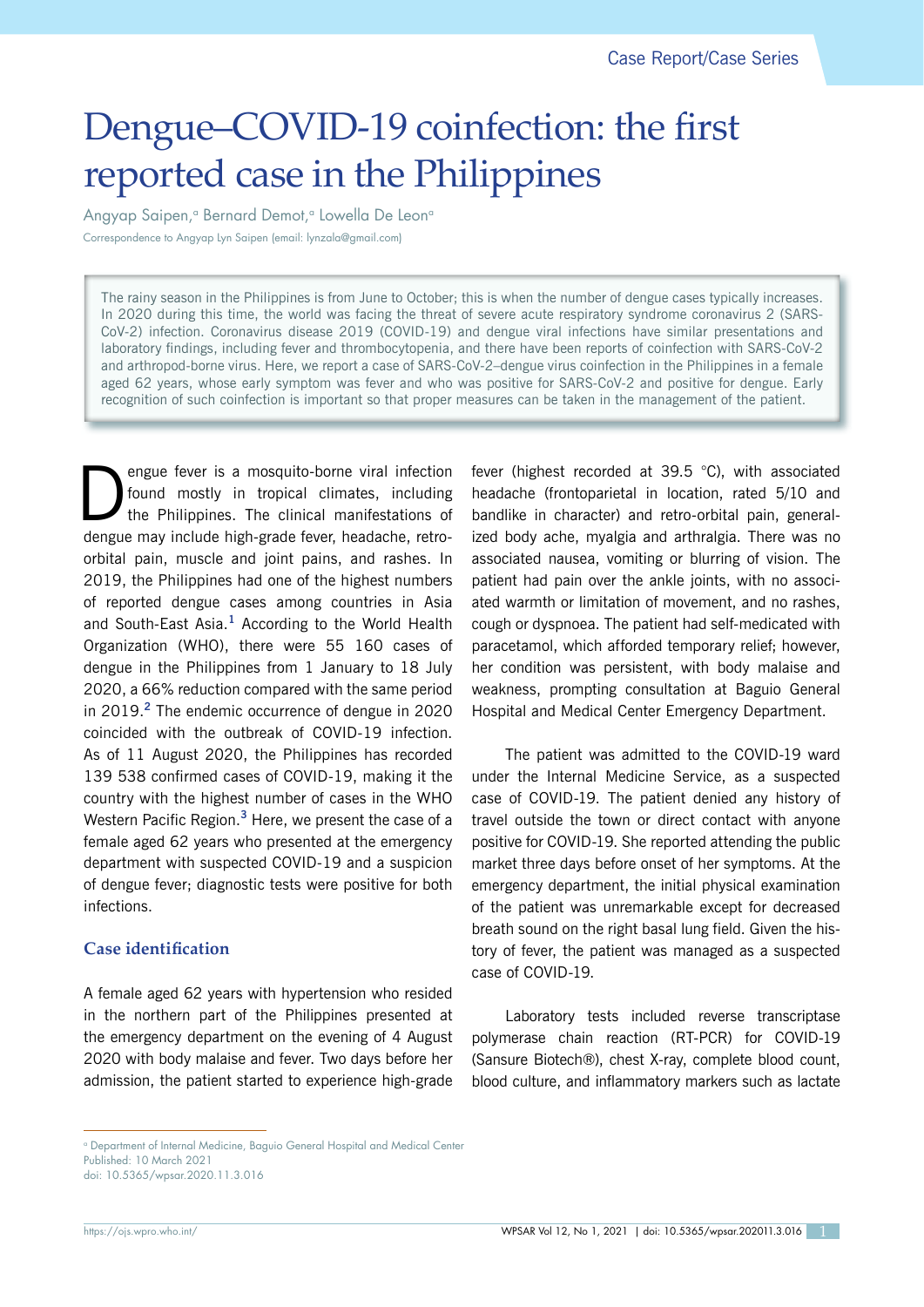dehydrogenase (LDH), erythrocyte sedimentation rate (ESR), ferritin, C-reactive protein (CRP), aspartate aminotransferase (AST) and alanine aminotransferase (ALT). The complete blood count initially revealed leukopenia at  $3.16 \times 109$ /L (neutrophils 75%, lymphocytes 18%), with haemoglobin and platelet counts being normal (140  $g/L$  and 156  $\times$  109/L, respectively). Chest X-ray revealed pneumonia on the right lower lobe of the lung (Fig. 1). There was no growth on blood culture. Markers of inflammation were elevated, including ferritin at 2156 ng/mL, ESR at 35 mm/hour, CRP at 18.73 mg/L and LDH at 317.92 U/L. Liver enzymes were elevated, with AST at 100.24 U/L (× 2.86) and ALT at 65.11 U/L (×1.86).

#### **Course in the ward**

In the COVID-19 ward, the patient's social and environmental history was further investigated. A suspicion of dengue fever was considered after a comprehensive history had been taken from the patient, as she stated that dengue cases were present in her neighbourhood, with the latest case occurring one week before her symptoms commenced. The patient could not recall having any previous dengue infection. Rapid diagnostic tests (RDTs) for dengue non-structural protein 1 (NS1) antigen and Dengue Duo (WONDFO®) for immunoglobulins (IgM/ IgG) were requested. The patient was positive for NS1 but negative for both IgM and IgG. The patient was then managed for suspected coinfection with dengue fever and COVID-19.

On the second day in hospital, the patient received a positive result from the COVID-19 RT-PCR (FAM/ ORF1AB 36.46). A repeat of the complete blood count showed a sudden drop in the platelet count, from the initial 156  $\times$  109/L to 85  $\times$  109/L. There was persistent leukopenia at 2.85  $\times$  109/L, with a notable increase in the lymphocyte count (from 18% to 37%). The patient consented to receiving favipiravir, started at 1800 mg (9 tablets twice a day) as a loading dose then reduced to four tablets twice a day for 13 days. Later tests showed further decreases in platelet counts, falling to 37  $\times$ 109/L on the fourth day of hospitalization (**Table 1**). A differential count of white blood cells (WBC) showed a further increase in lymphocytes to 49%.

A chest computed tomography (CT) scan showed posterior-basal pneumonia with features atypical of severe acute respiratory syndrome coronavirus 2 (SARS- CoV-2) pneumonia and minimal pleural effusion on the right. On the fifth day of hospitalization (day 7 of illness) maculopapular rashes appeared over the patient's lower extremity, with some areas of erythematous petechial confluence and islands of normal skin (**Fig. 2**). A repeat test for dengue IgM/IgG on day 8 of illness was positive for IgG but negative for IgM. A repeat chest X-ray on day 9 of illness showed regression of previously noted densities in both lobes (**Fig. 1**). On the succeeding days, increasing trends in the number of platelets and leukocytes were noted. A further dengue IgM/IgG test on day 10 of illness yielded the same result as the previous test. After 10 days in hospital, the patient was discharged with her symptoms improved.

## **DISCUSSION**

Fever is the most common symptom of COVID-19 infection.**<sup>4</sup>** In the case presented here, the patient had experienced two days of febrile episodes. Given her recent frequent travels to the public market, she was managed as a suspected case of COVID-19 and was isolated pending the result of a swab. However, the patient also manifested with typical symptoms of dengue, such as fever, generalized body ache, myalgia, arthralgia, retroorbital pain and headache.**<sup>5</sup>** Because the patient could not remember any history of mosquito bite, we hypothesize that she was exposed to the dengue virus one week before her symptoms, at which time there were cases of dengue in her neighbourhood. The appearance of her symptoms coincided with the incubation period of the dengue virus – usually 4–10 days after the mosquito bite**<sup>5</sup>** – suggesting a high probability of dengue infection in this patient.

The decreasing numbers of WBCs and platelets also made the diagnosis of dengue likely.**<sup>5</sup>** However, thrombocytopenia and leukopenia are also common in COVID-19 patients.**<sup>6</sup>** The patient's complete blood count result was consistent with both viral infections (i.e. leukopenia, with progressive thrombocytopenia occurring on succeeding days). The positive result from the dengue NS1 antigen test from the sample taken on the first day of hospitalization confirmed the dengue infection, although the IgG/IgM test at that time was negative.

Dengue RT-PCR, enzyme-linked immunoassay (ELISA) and viral culture are the ideal laboratory tests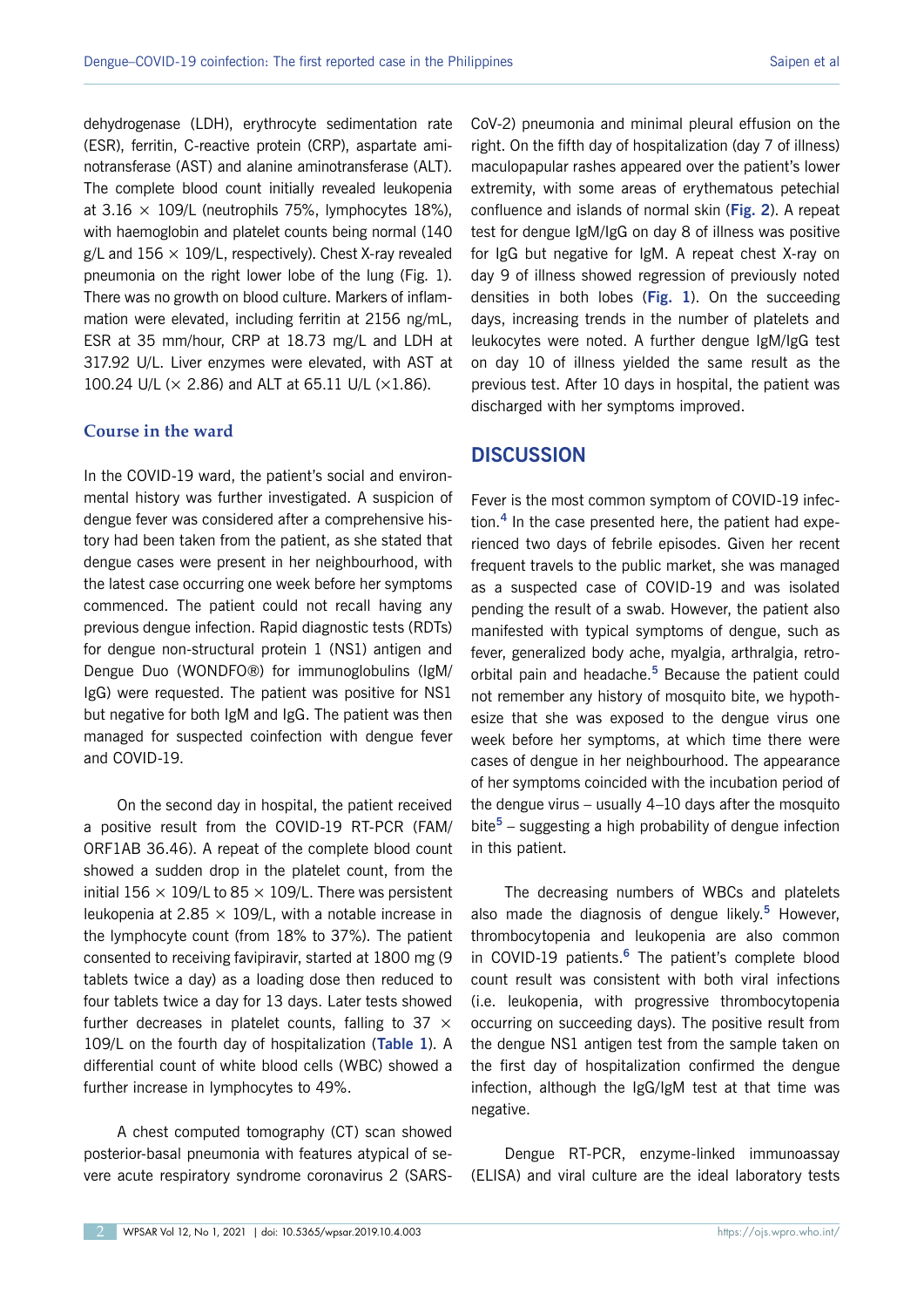| Laboratory tests |            | Day of illness <sup>a</sup> |       |       |       |       |           |       |           |        |
|------------------|------------|-----------------------------|-------|-------|-------|-------|-----------|-------|-----------|--------|
|                  |            | Day 3                       | Day 4 | Day 5 | Day 6 | Day 7 | Day 8     | Day 9 | Day 10    | Day 11 |
| CBC              | <b>Hgb</b> | 140                         |       | 147   | 152   | 136   | 140       | 137   |           |        |
|                  | <b>HCT</b> | 0.40                        |       | 0.43  | 0.45  | 0.39  | 0.40      | 0.40  |           |        |
|                  | <b>WBC</b> | 3.16                        |       | 2.85  | 6.43  | 9.41  | 9.62      | 8     |           |        |
|                  | Neu        | 75                          |       | 55    | 39    | 34    | 35        | 49    |           |        |
|                  | Lym        | 18                          |       | 37    | 43    | 49    | 48        | 42    |           |        |
|                  | PLT        | 156                         |       | 85    | 49    | 37    | 100       | 197   |           |        |
| LDH              |            | 317.92                      |       |       |       |       |           |       |           |        |
| <b>CRP</b>       |            | 18.73                       |       |       |       |       |           |       |           |        |
| <b>ESR</b>       |            | 35                          |       |       |       |       |           |       |           |        |
| AST              |            | 100.24                      |       |       |       |       |           |       |           |        |
| <b>ALT</b>       |            | 65.11                       |       |       |       |       |           |       |           |        |
| Ferritin         |            | 2156                        |       |       |       |       |           |       |           |        |
| Blood A and B    |            | $(-)$                       |       |       |       |       |           |       |           |        |
| COVID-19 RT-PCR  |            | $(+)$                       |       |       |       |       |           |       |           | $(-)$  |
| Dengue NS1       |            |                             | $(+)$ |       |       |       | $(-)$     |       | $(-)$     |        |
| Dengue IgM/IgG   |            |                             | $(-)$ |       |       |       | $lgG (+)$ |       | $lgG (+)$ |        |

#### Table 1. **Summary of laboratory tests during the hospital stay (day 3 to day 11 of illness)**

ALT: alanine aminotransferase; AST: aspartate aminotransferase; CBC: complete blood count; CRP: C-reactive protein; ESR: erythrocyte sedimentation rate; HCT: haematocrit; Hgb: haemoglobin; Ig: immunoglobulin; LDH: lactate dehydrogenase; Lym: lymphocytes; Neu: neutrophils; PLT: platelets; RT-PCR: reverse transcriptase polymerase chain reaction; WBC: white blood cells.

a The patient developed clinical illness on 2 August 2020 and was admitted to hospital on 4 August 2020 (day 3 of illness).





#### Fig. 1. **Chest radiographic image**

Fig. 1A. Initial X-ray: pneumonia, both lower lobes. Fig. 1B. Repeat image: regression of pneumonia.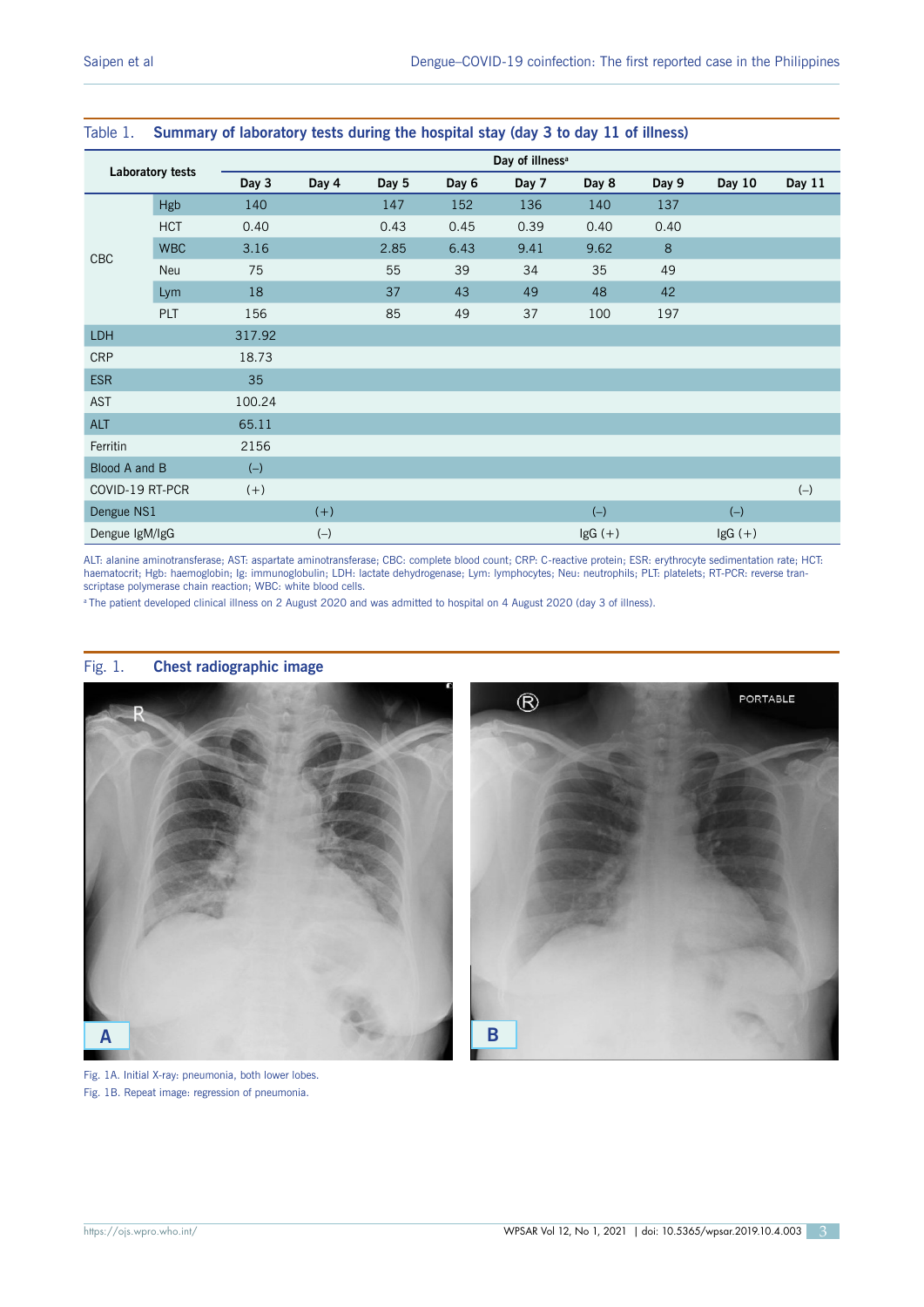

Fig. 2. **Erythematous petechial rashes on the lower extremities on day 7 of illness**

for the diagnosis of dengue. However, the only diagnostic tests available to the institution were the RDTs for dengue IgM/IgG and the NS1 antigen. The Handbook for clinical management of dengue notes that diagnosis of dengue infection is confirmed by the detection of the virus, the viral genome or NS1 antigen, or by seroconversion of IgM or IgG (i.e. from negative to positive).**<sup>5</sup>** Thus, the positive NS1 antigen test in this patient supported the diagnosis of dengue. The negative IgG and IgM may have been due to the timing of the collection of serum, given that dengue IgM serology has been shown to have low sensitivity during the early phase of dengue fever.**<sup>7</sup>** However, a negative antibody serology does not rule out dengue fever, especially when the dengue NS1 antigen test is positive. Samples taken from the patient on days 5 and 8 of hospitalization showed seroconversion of IgG but not of IgM. Given that the patient resided in a locality where dengue is endemic and cases have been reported, and had symptomatology and physical examination results suggestive of dengue fever, the combined positive NS1 test and the seroconversion of IgG improved the accuracy of the dengue fever diagnosis in this case.

In the natural course of dengue, IgM appears a few days following the onset of fever, followed by detectable IgG from day 5 onwards. The patient in this case study had a persistent negative IgM assay despite seroconversion of IgG, suggesting probable secondary dengue infection. Although the patient could not recall a previous dengue infection, she resides in a locality where dengue cases occur year-round; thus, it is possible that she had an undetected primary dengue infection. Primary dengue virus infections are often asymptomatic, and 90% of cases of dengue fever with symptoms occur following a second exposure.**<sup>8</sup>** Also, a low to negative IgM and a positive IgG for dengue may relate to recent secondary infection rather than being a marker of past infection.**<sup>9</sup>**

In the setting of a positive COVID-19 RT-PCR result, persistence of a positive IgM or IgG result on follow-up studies supports coinfection with dengue and COVID-19.**<sup>10</sup>** There have been few reported cases of such coinfections globally. Two cases reported were patients with a history of travel presenting with respiratory symptoms or rashes (or both).**11,12** However, there have also been false positive results of dengue tests concurrent with SARS-CoV-2 infection.**13,14** In March 2020, two patients in Singapore were reported as having false positive results from a dengue RDT but were later found to have confirmed SARS-CoV-2 infection.**<sup>13</sup>** Dengue IgM and IgG were noted to have cross-reactions with other flaviviruses such as malaria and leptospirosis. NS1 antigen testing is useful for differentiating between true dengue infections and false positives or coinfections, especially in resource-limited institutions, because the